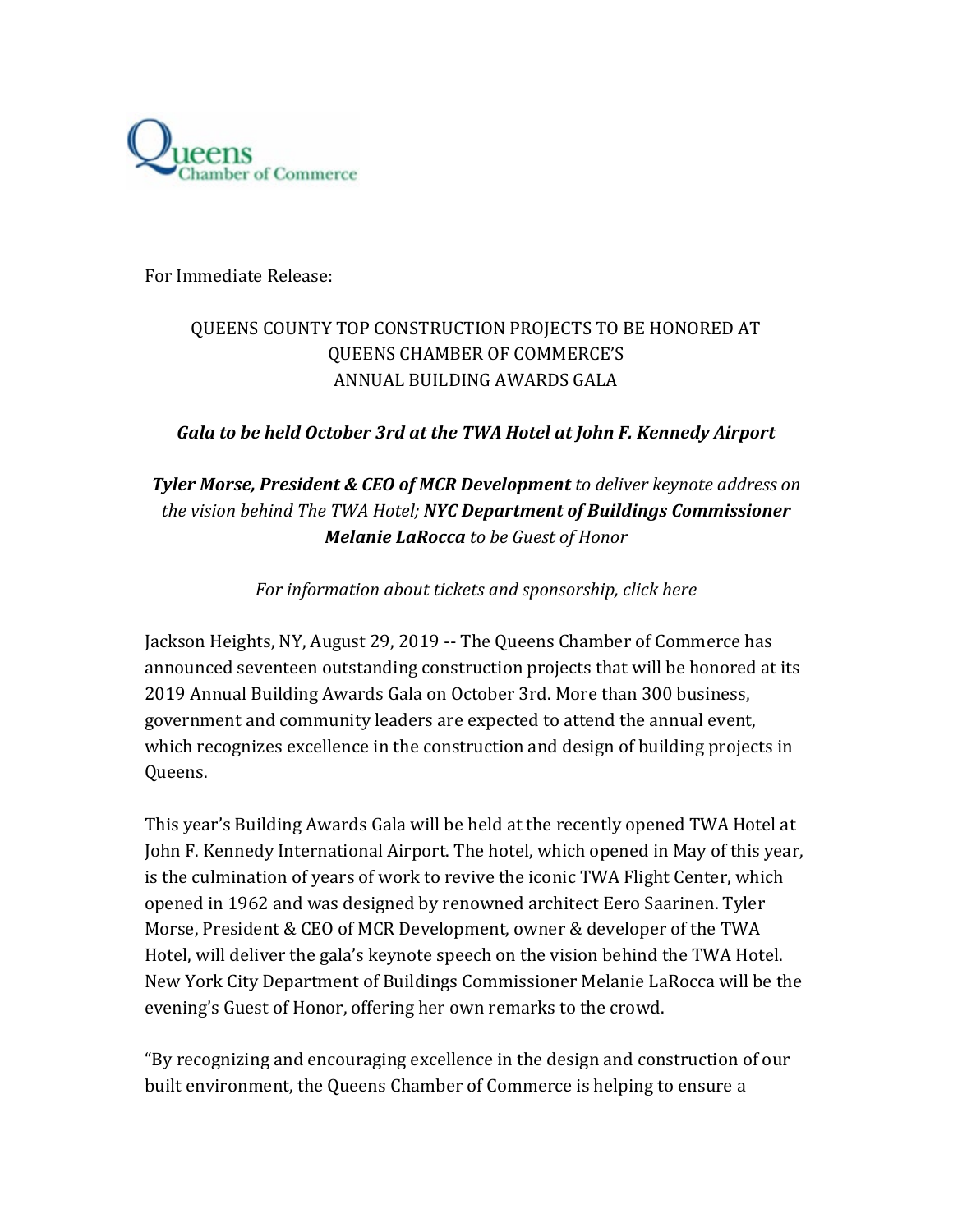healthy, sustainable and attractive urban landscape that will make Queens an even better place to live, do business and raise a family," said Thomas J. Grech, President and CEO, Queens Chamber of Commerce. "We are excited to be holding this year's event at the TWA Hotel at Eero Saarinen's 1962 TWA Terminal at JFK Airport, a true architectural marvel."

For over 90 years, the Queens Chamber has honored the architects, builders, engineers, lenders, interior designers and owners of buildings and building projects that keep Queens vibrant, sustainable and livable. If you are interested in purchasing tickets or would like to learn about sponsorship opportunities, you can find out more on the Queens Chamber of Commerce's [website,](https://queenschamber.eventbank.com/track/redirect?type=campaign&lid=2&tracking_id=%5btrackingId%5d&redirect_url=https%3A%2F%2Fqueenschamber.eventbank.com%2Fevent%2F2019-building-awards-gala-15031%2F) or call 718.898.8500, ext. 123 or email Joanne Persad at *jpersad@queenschamber.org*.

*The 2019 Building Award winners are:* 

#### **NEW CONSTRUCTION AWARD WINNERS**

Commercial LaGuardia Gateway Partners for Eastern Concourse, Terminal B, LaGuardia Airport

Hotels & Motels TWA Hotel Owner – Flight Center Hotel LLC Architects – Beyer Blinder Belle Architects & Planners LLP and Lubrano Ciavarra Architects Builder – Turner Construction Company

Mixed Use – Residential/Commercial/Industrial Alvista Towers Owner – 94th Avenue, Jamaica LLC Architect – GF55 Partners Builder – Artimus Construction

Single & Two Family Residences Yu Residence Owner – Xin Jian Yu / Min Qiu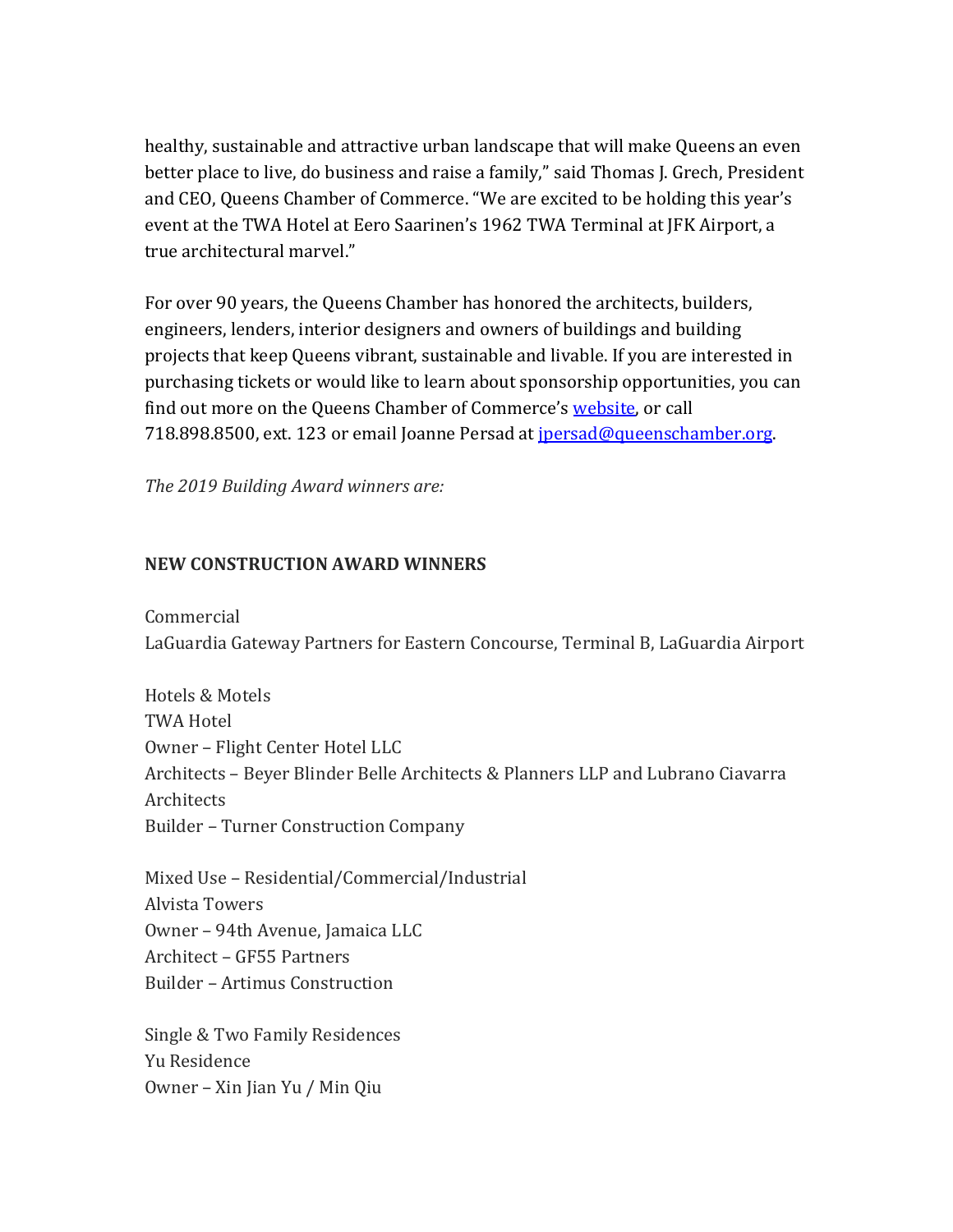Architect – Paul W Athineos Builder – Yan Chun Lin

Health Care Related Facilities Northwell Health Laboratories – Little Neck Parkway Owner – Betty Sarmiento Architect – Grace Han / Jeff Raasch Builder – Antonio Cabrera of Hunter Roberts Construction Group

#### **INTERIOR DESIGN AWARD WINNERS**

Commercial Bohack Square Owner – Alex Ligas Architect – Sotir Associates Builder – Alex Ligas

Mixed Use – Residential/Commercial/Industrial The Delson Owner – TSINY 163rd Street Housing Development Fund Corporation Architect – Amie Gross Architects Builder – Racanelli Construction Co, Inc

Single & Two Family Residences O'Byrne Residence Owner – Daniel and Mary O'Byrne Architect – Kevin Wolfe Architect, PC Builder – Heirloom Woodworking

### **REHABILITATION, RE ADAPTIVE USE ALTERATION, OR ADDITION AWARD WINNERS**

Commercial TWA Hotel Owner – Flight Center Hotel LLC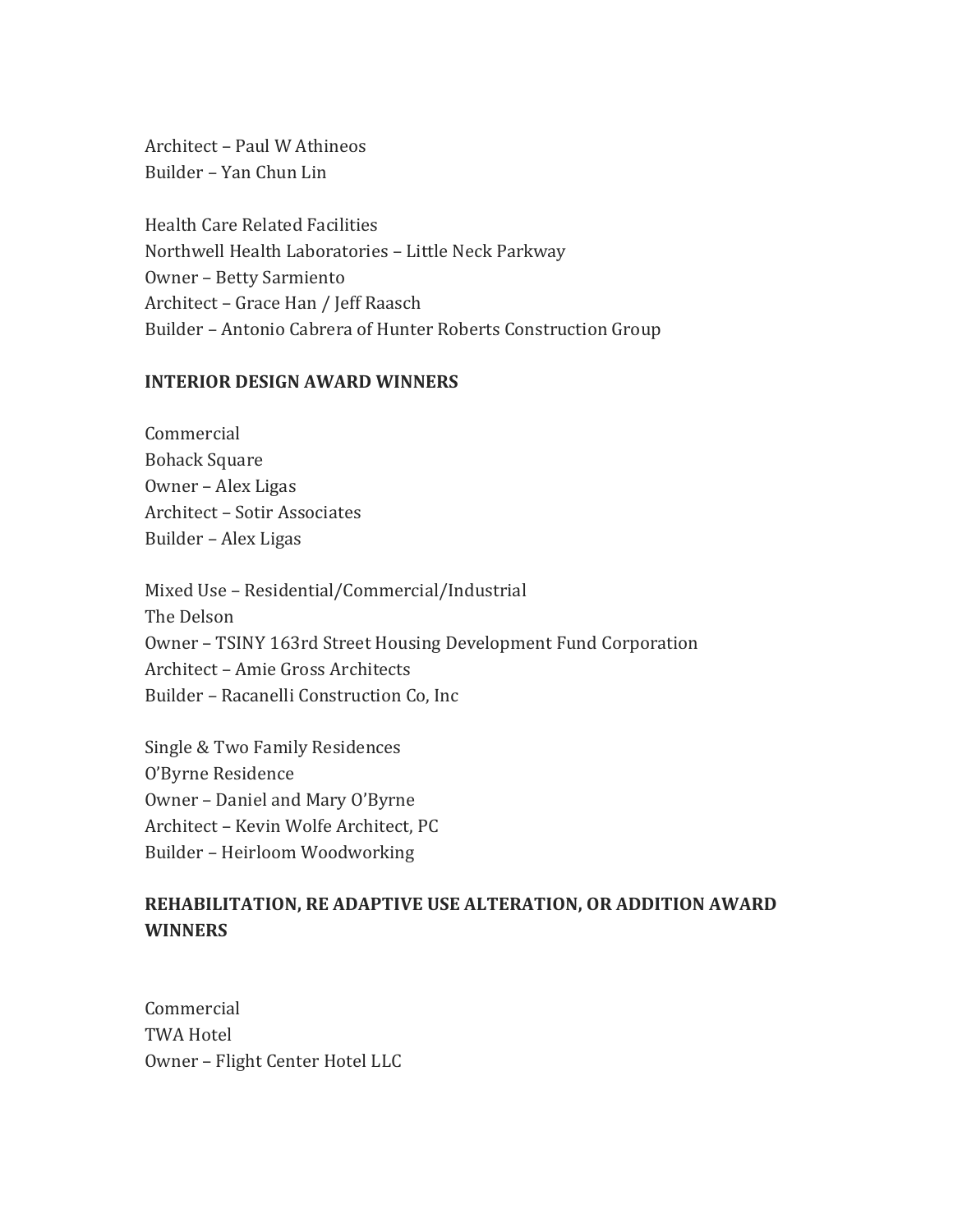Architects – Beyer Blinder Belle Architects & Planners LLP and Lubrano Ciavarra Architects Builder – Turner Construction Company

Health Care Related St. John's Episcopal Hospital Owner – Episcopal Health Services Architect – Samir Rejeili Builder – Michael Fennessy

Mixed Use – Residential/Commercial/Industrial Sussman-Automatic Corporation Owner – 34th Street L.I.C. Realty Co., LLC Architect – Tom Kundig Builder – Patrick Muecke

Office Building Amalgamated Transit Union Local 1056 Owner – Amalgamated Transit Union Local 1056 Architect – Joshua Zinder, AIA Builder – Augustino D. D'Alonzo Jr.

Schools & Colleges Electrical Industry Training Center (EITC) Owner – Educational and Cultural Trust Fund of the Electrical Industry Architect – Gensler Builder – JIBEI

Single & Two Family Residences Build it Back Housing Owner – Samnarain Sooperpersaid Architect – Angelo Costa Builder – Michael Dubb

Industrial Alphapointe Owner – Alphapointe